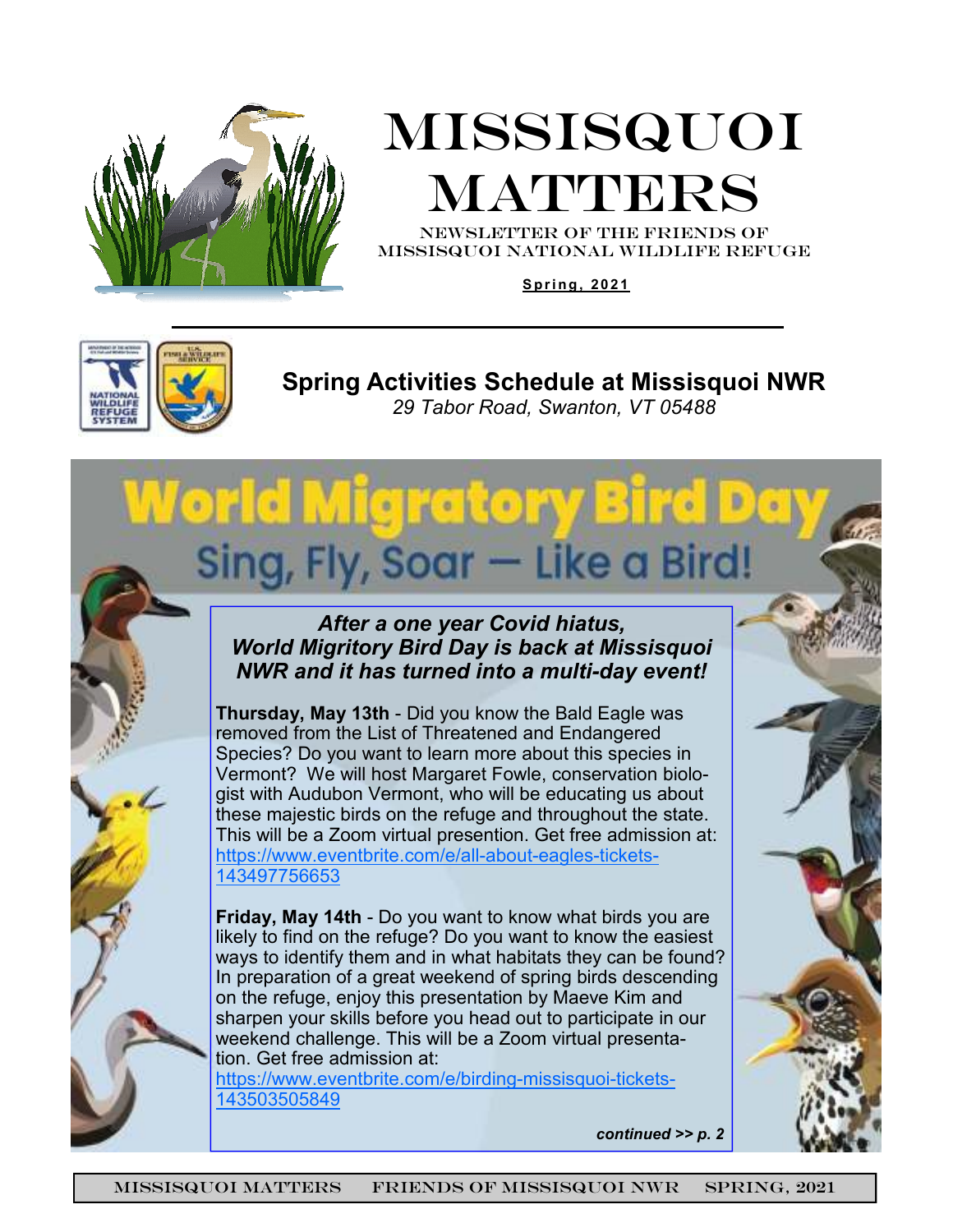#### **Saturday and Sunday, May 15th and 16th** - **Missisquoi's World Migratory Bird Day "Big Weekend Challenge"**

Last year our annual World Migratory Bird Day festivities were canceled due to COVID-19. Sadly, we lost a year of our long-term data. This year, we're adapting and changing the way we usually hold our event, and we really need your help. Instead of guided group walks and boat excursions, we are introducing our "Big Weekend Challenge". We invite you to come and help us document the birds present on the refuge. Here's how to participate:

**1.** Register for our weekend of birding here so we know you are coming: **https://forms.gle/fye6yC1CNMSZqvTn6**

2. Visit the refuge trails and/or waterways anytime from sunrise to sunset on Saturday and Sunday. For a map of trails and water access points please visit:

**https://www.fws.gov/WorkArea/DownloadAsset.aspx?id=2147616885** \*\*\*Please note the Jeep Trail will be closed at this time of year, but Mac's Bend Road will be open for walking.

Record all your bird sightings via eBird and share your lists with our eBird account (MNWRBirdDay) which allows us to have a record of your data.

The more you bird and contribute, the better our data will be. To get you motivated, the Friends of Missisquoi NWR will be awarding a number of prizes for different categories of participation, so the more time you spend looking and recording (and the more data you collect for WMBD), the more chances you have to win. Don't forget to bring your camera along to qualify you for some of the photography prizes! Our goal will be to see if we can beat our record of 113 species for WMBD.

If you are unfamiliar with eBird, please visit this video for a great tutorial on how to submit your sightings right from your smart phone: **https://www.youtube.com/watch?v=bvYYeDd05TQ**

Come out and enjoy Missisquoi NWR as the birds return to the refuge and help make this a successful weekend of data collection. As you participate as a citizen scientist for the refuge, please be sure to follow all current COVID-19 guidelines, stay on the open trails and waterways, and be careful not to venture into any of the restricted areas.

Note: Depending on current COVID-19 guidelines in May, we are considering hosting a limited participant group paddle on Saturday afternoon and a limited participant beginner's bird walk on Sunday morning. If you think you might be interested in either of these small group events, please email *info@friendsofmissisquoi* with your contact information and interest. **.org**



### **Green Up Day at the Refuge Friday, April 30th, 9 am to noon**

#### **Seeking Volunteers to Join Refuge Staff for our annual Refuge Green Up Day.**

Meet at Louie's Landing parking lot/boat ramp off of Route 78 at 9 am. We will have bags, gloves, and safety vests for picking up trash along refuge roads and parking lots. We will be observing Covid-19 safety precautions including mandatory mask wearing and social distancing.

missisquoi matters Friends of Missisquoi NWR Spring, 2021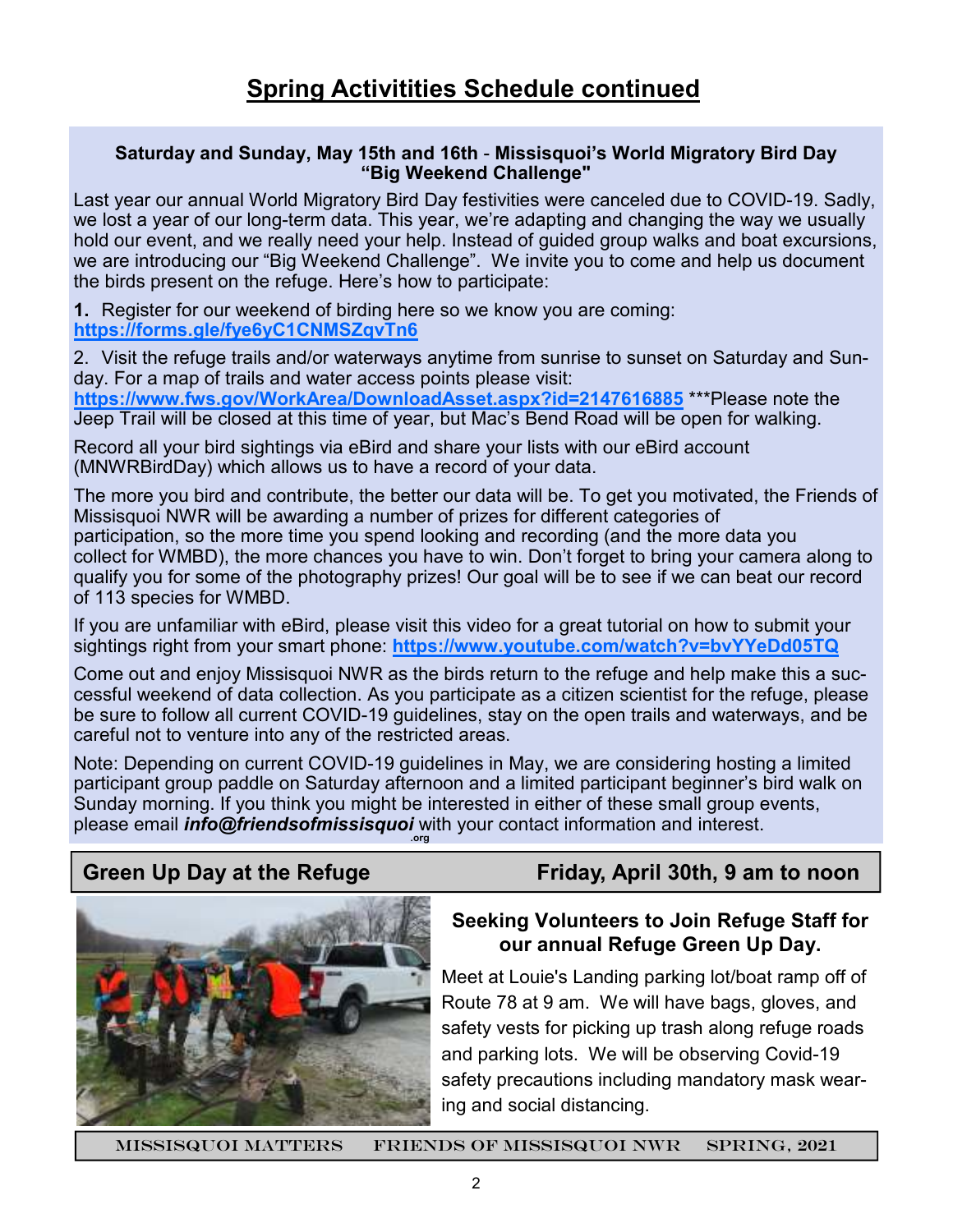

#### **Missisquoi Matters**

is the quarterly newsletter of the Friends of Missisquoi National Wildlife Refuge, Inc., a non-profit 501(c)(3) organization, dedicated to promoting a better awareness, appreciation, conservation, and responsible utilization of the Missisquoi National Wildlife Refuge.

29 Tabor Road, Swanton, VT 05488 (802) 868-4781 ext 121 www.friendsofmissisquoi.org

E-mail: info@friendsofmissisquoi.org Newsletter edited by Al Crist

#### **Board of Directors**

Rich Kelley *President* Ken Copenhaver *Vice Pres.* Linda LeBlanc *Treasurer* Carol Yarnell *Secretary*  Paul Madden Julie Filiberti Cathie Waltz Jason Crooks Al Crist Wil Roberts





#### **Refuge Staff**

Ken Sturm *Refuge Manager* Judy Sefchick *Wildlife Biologist* Lisa Swainbank *Office Administrative Assistant*  Joe Bertrand  *Maintenance Mechanic* 

**The MNWR Visitor Center is closed until further notice.**

### **and even more Spring Activitities!**

#### **2021** *Art at the Refuge* **opening May 15th**

 The Friends of Missisquoi will again be hosting our annual art show, *Art at the Refuge*, beginning the weekend of World Migratory Bird Day (after sadly canceling it last year due to COVID).

 We are excited that the art show is back this year, but we have modified it to allow for flexibility to keep everyone safe. The show will be presented as an online gallery so viewers will be able to enjoy the artwork even if the Refuge building is closed. As usual, our focus will be birds and their habitats, and will include birds that spend some time on the Refuge, including birds that breed, migrate through, or irrupt into the area.

 In addition to being able to view each *Art at the Refuge*  entry, information about each artist will be included, as well as noting which artworks are available for sale. To purchase artwork, on-line viewers should contact the artist directly. Contact information for artists will be posted.

 **The show will open on Saturday, May 15th. To view the show, go to www.friendsofmissisquoi.org/artshow**.

#### *Information for Artists*

 Entry fee for the show is the price of a Friends membership (\$15), and there are no commissions on sales. See application for details, or email Carol Yarnell at *artshow@friendsofmissisquoi.org* for more information.

Dates of show: May 15 through July 16, 2021

Applications will soon be available at:

**www.friendsofmissisquoi.org/artshow**

**If and when new Refuge events are scheduled, they will be posted on the Friends website as soon as dates are known. To check for any schedule changes or additions, visit the Friends website www.friendsofmissisquoi.org and click on "Calendar". For more information about the refuge, visit www.fws.gov/refuge/missisquoi/**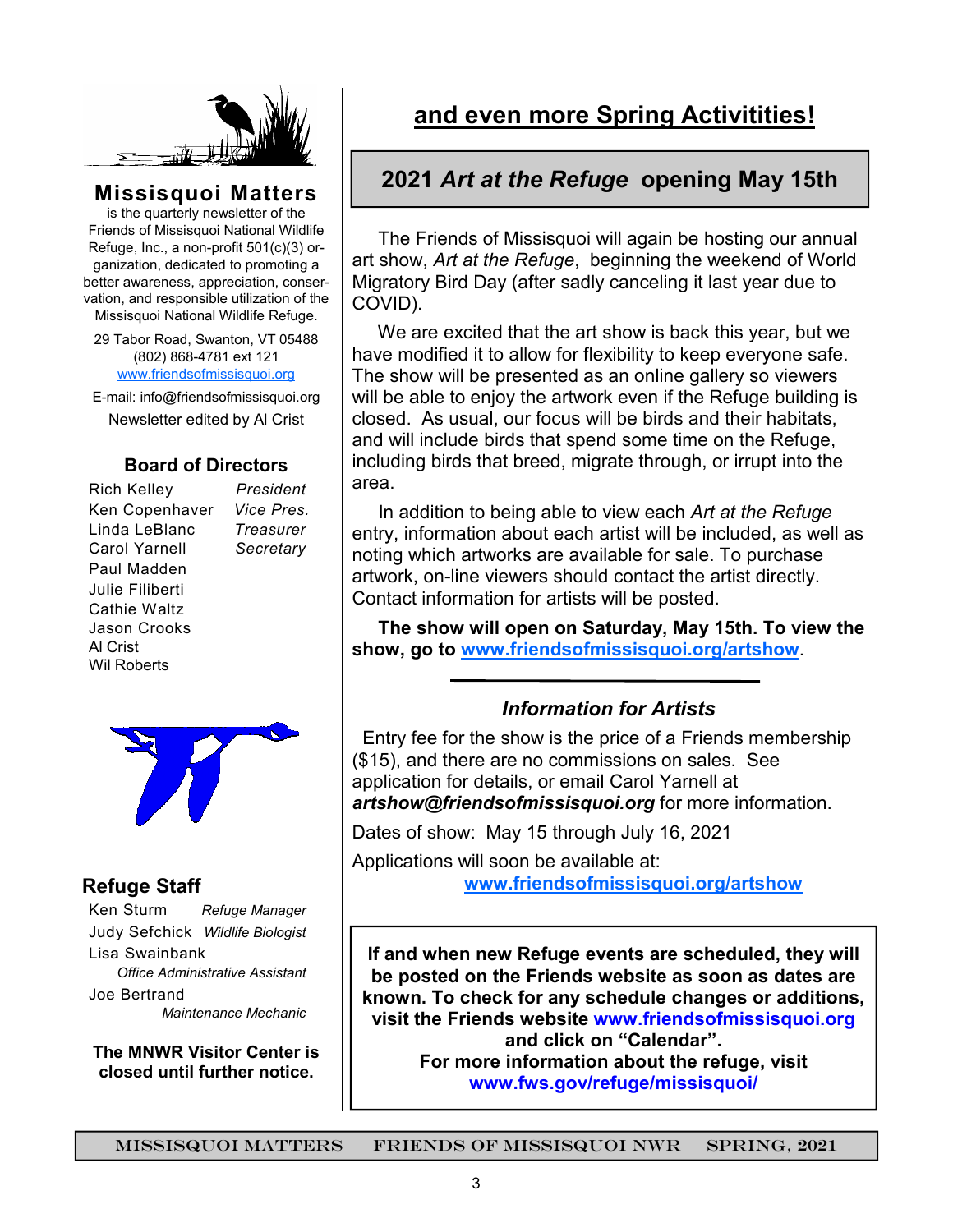## *Refuge Managers Update - \_February, 2021\_\_\_\_*



 As I write this update, winter is definitely here. With multiple snowstorms, and some really cold temperatures, we are firmly in the grip of a

classic Vermont winter. For the refuge staff, wintertime is a time for reflection of the past field season and planning for the next one. While covid-19 hampered our ability to conduct many of the refuge's annual spring surveys, we are hopeful that these will be performed in 2021. Having endured nearly an entire year of living with the restrictions on safely conducting work, I believe that the 2021 field season will be less interrupted.

 What I did not say was that the 2021 field season will be normal. Not by a long shot. Many projects will be accomplished, but will include the precautions we have been taking since last year to be sure our refuge staff and volunteers stay safe.

 This coming year we hope to continue our work to inventory the refuge for pollinators, particularly native bees. As some may be aware, the Vermont Center for Ecostudies has developed a statewide native bee inventory which the refuge will participate in this field season. See:

#### (https://vtecostudies.org/blog/get-the-buzzon-the-new-vermont-wild-bee-survey/)

 Previous work on bumblebees in 2018 documented 12 different species using the refuge, including four rare species. One of these, the Fernald's Cuckoo, had not been *by Ken Sturm, Refuge Manager, Missisquoi NWR* 

#### found in Vermont since 1963!

 We hope that inventories this year will further our knowledge of how refuge habitats, particularly managed grasslands support native bee species in our state. Ultimately this information will help the refuge develop comprehensive habitat management plans to support migratory birds and other rare species such as the pollinator community.



**Fernald's Cuckoo** - photo by Leif Richardson

 In other news, the refuge grew by 14 acres this year! Two parcels on the southwest side of the Maquam Bog were acquired from willing sellers after several years of hard work. These properties will be included in this year's native bee inventory to help guide future habitat management decisions. While 14 acres may not sound like a large gain, it is always a cause to celebrate when any National Wildlife Refuge can protect more land for wildlife. It is also heartening to know there are landowners who are willing to work with the U.S. Fish and Wildlife Service and ensure their property is protected forever. We thank the families who worked with us to protect this new addition to the Missisquoi NWR!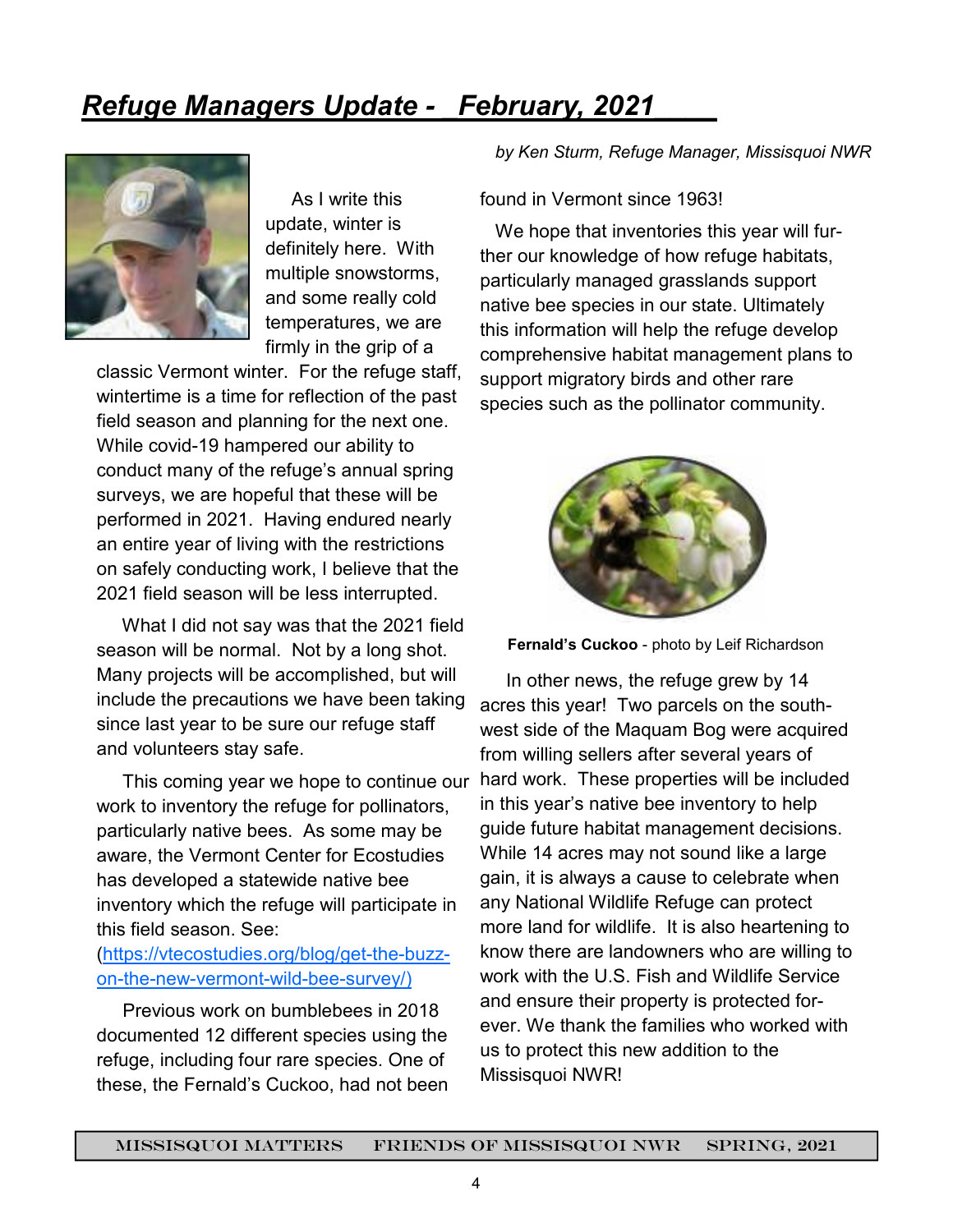

### *Volunteer for the 2021 Season*

 Have you heard the news? Last summer the Vermont Center for Ecostudies launched the *Vermont Lady Beetle Atlas* and they're looking for volunteers for the 2021 season! Previous research has found 35 native lady beetles in Vermont. Unfortunately, 12 of these species have not been seen since the 1970's. The Missisquoi National Wildlife Refuge is hoping to have interested volunteers participate in a refuge inventory of lady beetles this summer.

 The atlas has identified "priority survey blocks" throughout the state, one of which includes the Black and Maquam Trail. However, coordinators for the survey encourage casual visitors to the refuge or dedicated lady beetle survey volunteers, to document lady beetles on all the refuge trails. To find out more about how to get involved see this website : **https://val.vtecostudies.org/projects/ladybeetle-atlas/participate/**

 A virtual training for survey participants will take place on **March 19, 2021, from 6-7 p.m.** Anyone wishing to take the training should email refuge biologist, Judy Sefchick (*judy sefchick@fws,gov*), **by 3 p.m. on March 18, 2021**. By participating in this important inventory, we not only help provide information on the current status of lady beetles in the state, but also document species on the Missisquoi National Wildlife Refuge. Who knows, maybe you will be the one to discover one of the 12 missing species on the refuge!



**A sampling of the Lady Beetle species recorded so far in the** *Vermont Lady Beetle Atlas* **L to R: Three-banded Lady Beetle, Spotted Lady Beetle, Fourteen-spotted Lady Beetle, Four-spotted Spurleg Lady Beetle, Seven-spotted Lady Beetle, Twice-stabbed Lady Beetle, Eye-spotted Lady Beetle.** 

missisquoi matters Friends of Missisquoi NWR SPRING, 2021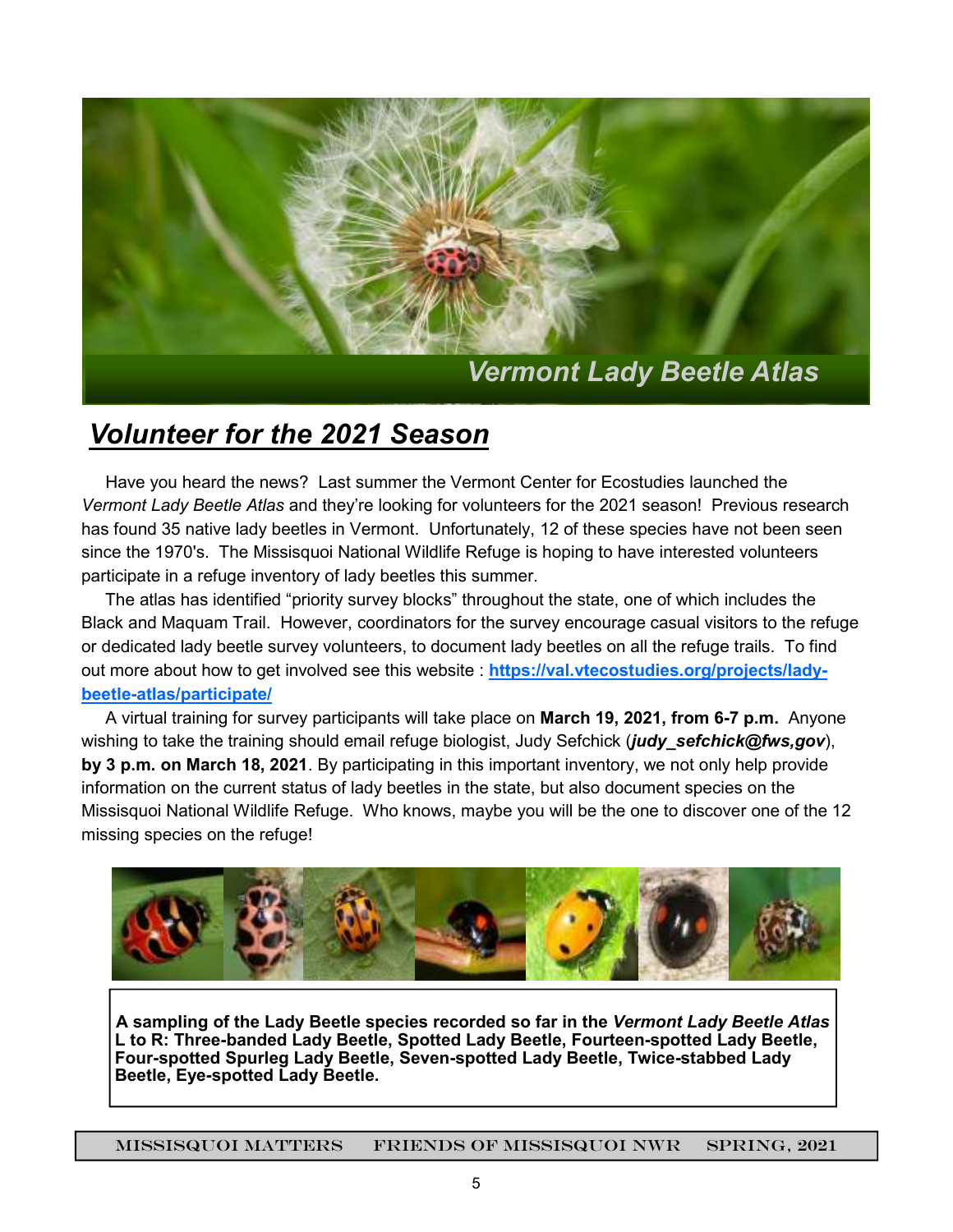### *American Woodcock Migration Project\_\_\_\_*

#### *by Ken Sturm, Refuge Manager, Missisquoi NWR*

 In the last newsletter, I introduced a project led by the University of Maine, and with its many partners, to understand how the conditions American woodcock experience during migration influence their population. As you may recall, the Friends of Missisquoi NWR purchased one of the GPS collars in order to participate in the collection of valuable migration data. The Friend's bird, an after-hatch year male woodcock, has completed a long flight and is now resting in Mississippi! It took our refuge bird three months to



make the trip, making stops in Quebec, New York, Pennsylvania, Ohio and Tennessee before stopping in Mississippi.

 Woodcock have been monitored for years through traditional banding efforts; however, this project uses GPS technology in a "backpack" which is placed on the bird. The GPS unit can then deliver accurate point location information to researchers as

the bird migrates from Vermont to its southern wintering grounds. This type of device can allow biologists to evaluate where and for how long woodcock stop along the way to rest and feed, providing valuable habitat information. For example, the Friend's woodcock spent four days in Ohio and by zooming into the points taken, we can see it was using open fields to rest and feed before making the big jump across Kentucky to southern Tennessee:

 Understanding limitations of habitat during migration, as well as areas where these birds focus on, can encourage targeted conservation and management efforts on the ground. Hopefully this information will ensure woodcock have the resources they need to successfully move from their breeding grounds to their southern wintering habitats. Thanks to the Friends for supporting this important research project!

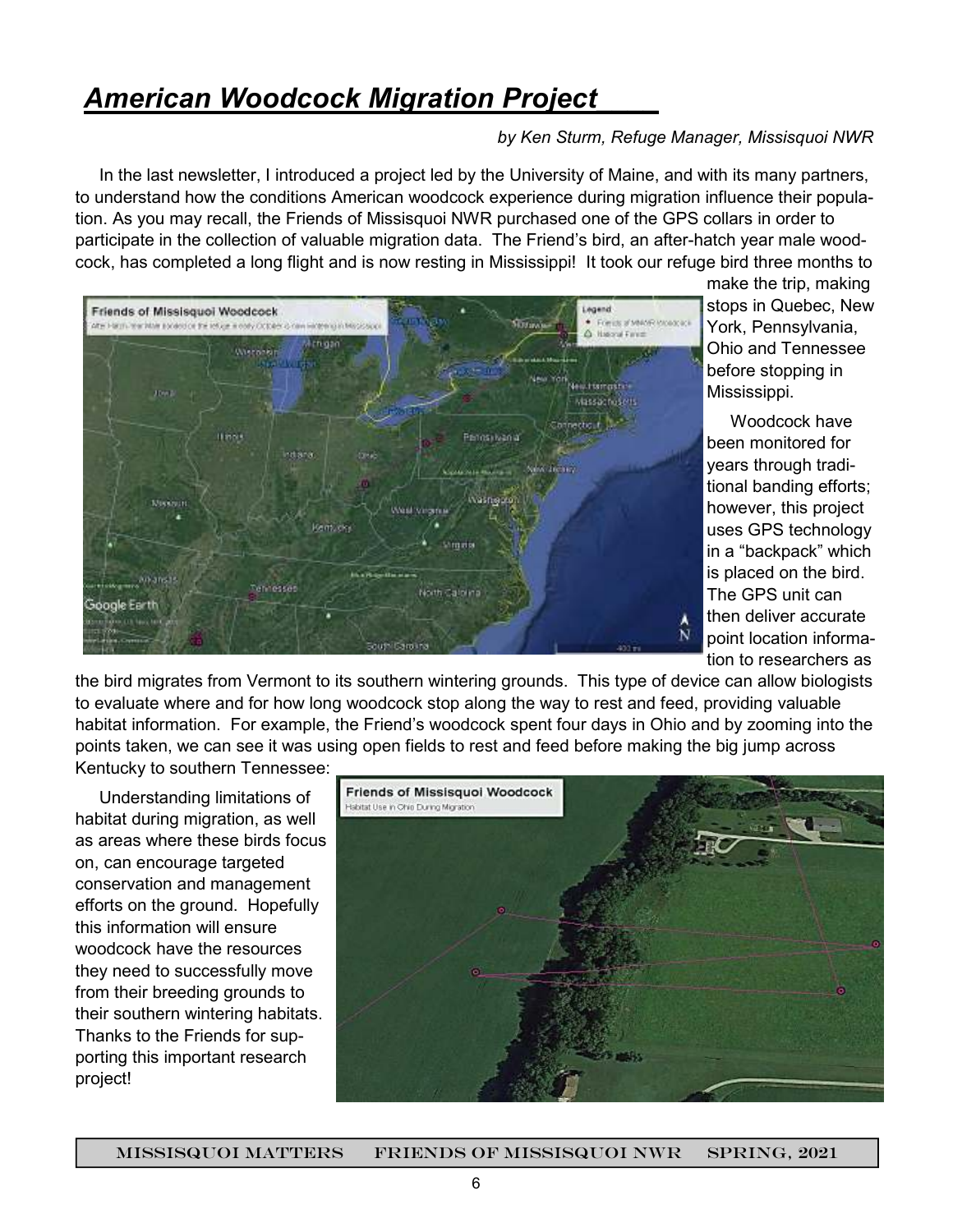### *Understanding Trail Use at Missisquoi NWR\_\_\_\_*

#### *by Ken Sturm, Refuge Manager, Missisquoi NWR*

 For those intrepid trail users of the refuge this winter, you may have noticed three new boxes located on the Stephen Young, Black/Maquam, and Railroad Passage trails. These little boxes are the refuge's new trail counters. Public use information is hard to estimate, and the refuge system is required to report public use data back to our headquarters in Washington annually. Trail counters are nothing new and Missisquoi has had a few set up on some trails for years.

 However, these three new counters are more sophisticated and provide a variety of analysis to the information being collected. Understanding what trails are the most used, the times and days of the week that use is occurring, and annual trends in use can help the refuge maintain trails better and provide outreach and education during the most effective times. This information can also be used as documentation for grants and other resource requests.

 One way to view the information is by comparing all trail activity for the three trails in one chart. Although it is no surprise to see the Black/Maquam trial as the heaviest used trail, we can now quantify by how much.



 In addition, we can view how use has changed over time. For all three trails, we can see that the use has declined over the last few months, which is expected during the cold and snowy months. Interestingly the trail that gets the most use also showed the greatest decline in use since January.



 These counters have only been in place for a few months so the amount of information we have is limited. As we continue to collect information, the comparisons between trails, and on any specific trail, will provide much more interesting data. This will be helpful over the years to understand and communicate public use information at Missisquoi NWR.

missisquoi matters Friends of Missisquoi NWR SPRING, 2021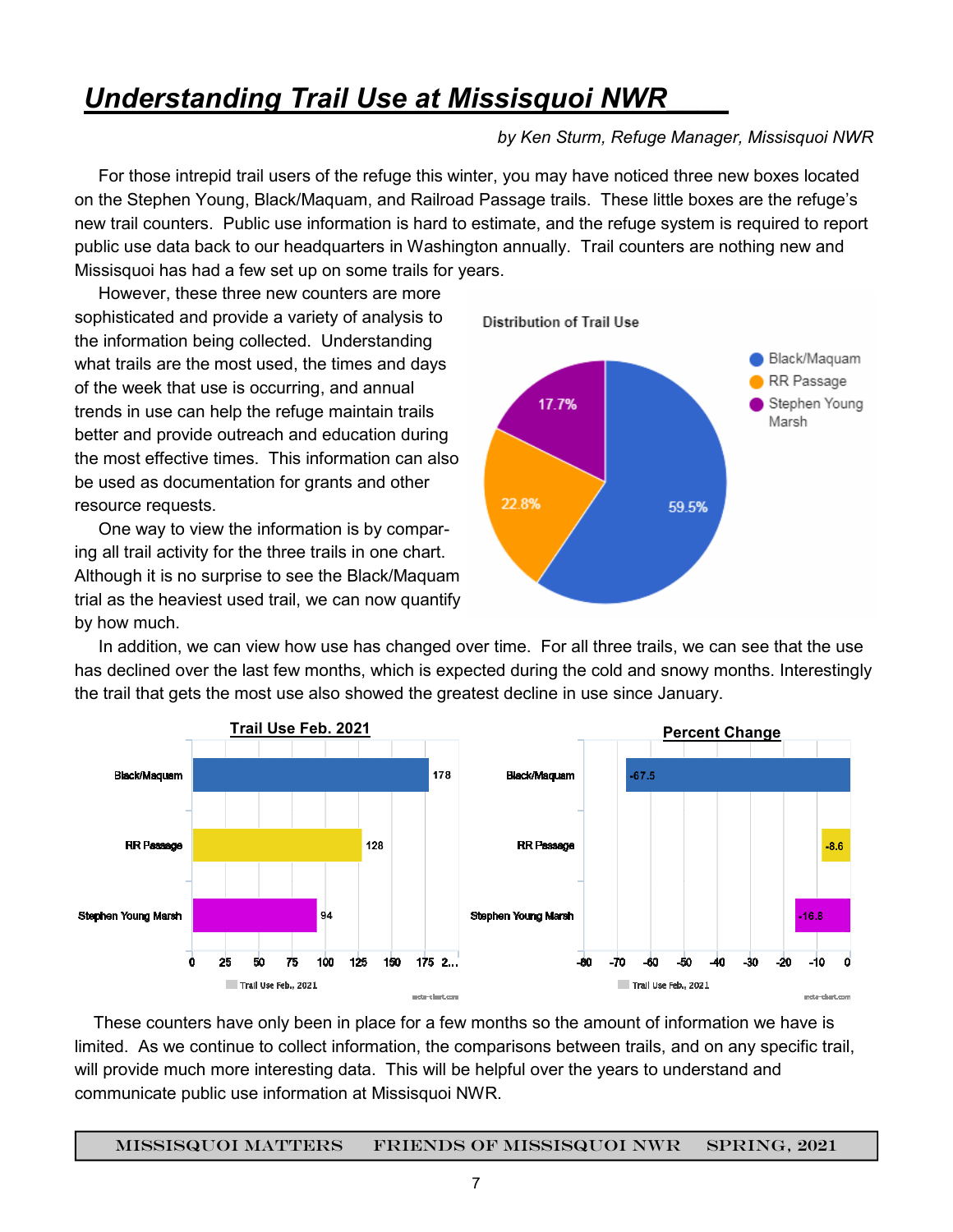

## *Bird Tales a Huge Success!*

The global pandemic was not enough to stop the the Missisquoi NWR to some who have never had 5<sup>th</sup> Annual Evening of Bird Tales. The event moved to a Zoom platform and took place on Thursday evening, February 11<sup>th</sup>. Well over 100 attendees came together from throughout the state and beyond to enjoy presentations from a variety of bird enthusiasts. The benefits of holding this year's event in this way was the ability to draw both an audience and presenters from outside of our little corner of Vermont, and we were able to showcase

the chance to visit. This year's Bird Tales was themed, and each of the five presenters gave their own version of birding over the last year, in the midst of a pandemic. There was poetry, prose, education, and many personal heartfelt stories. If you missed this popular event, you can now view it in its entirety by visiting

**http://friendsofmissisquoi.org/birdtales/**

Also, visit **https://www.facebook.com/friendsofmissisquoi**  to learn more about the refuge and coming events. You can also look at, comment on, and share your own photos.

You do not need to have a Facebook account to view the page. Please stop by and let us know what you think!

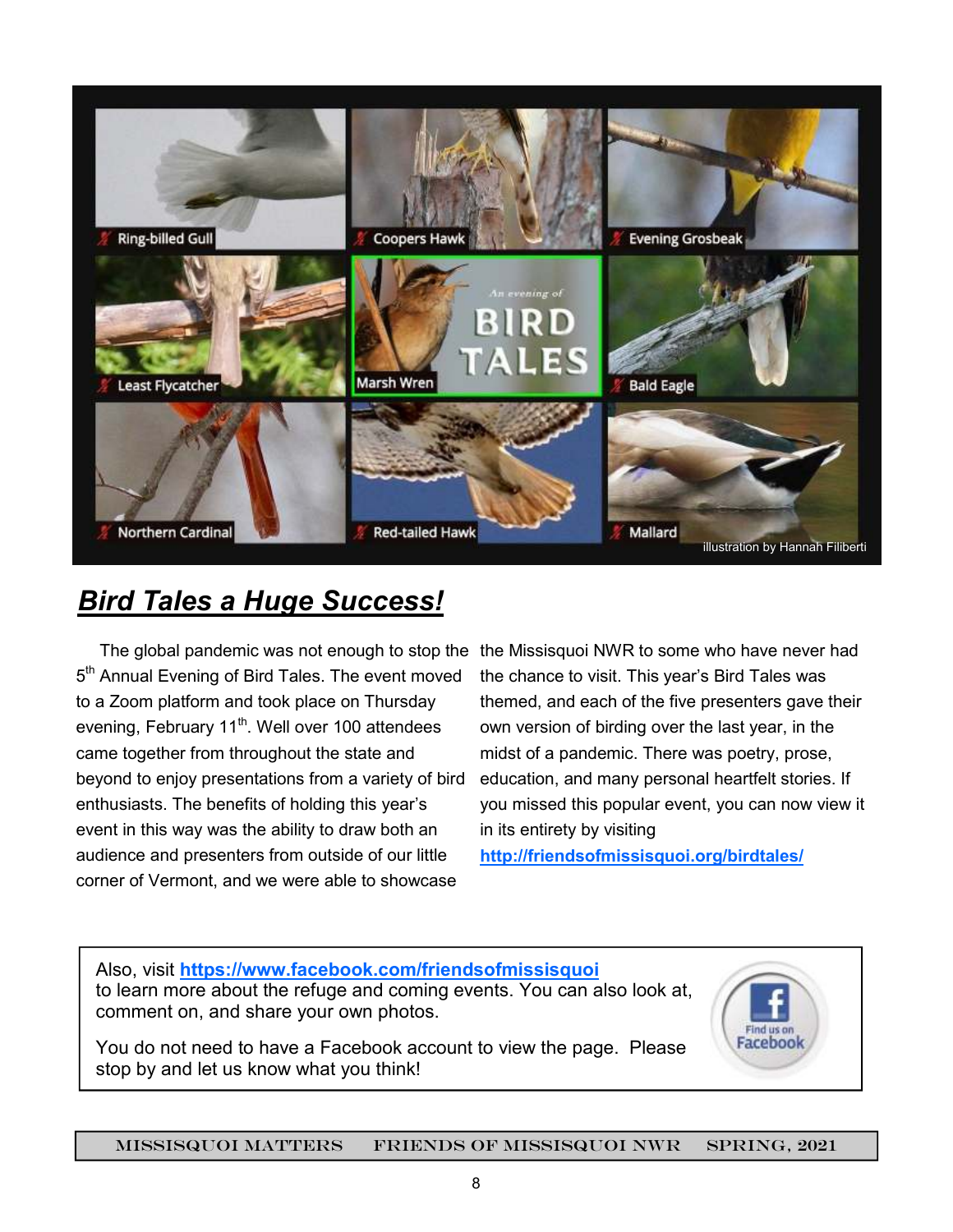### *Chronolog Installed at Stephen J. Young Marsh Overlook\_\_*

#### **Time-lapse Photos Powered by Citizen Science**

 Chronolog Citizen Science will engage visitors in the documentation of gradual natural changes at the Stephen J. Young Marsh at Missisquoi NWR, as viewed from the observation platform. This site

features a managed wetland and early successional (young forest) habitat. Over time, it will provide refuge staff and the public with photographic evidence of environmental change at this location. Using a cell phone, refuge visitors capture an image of the surrounding environment and e-mail that image to Chronolog. Chronolog will then stitch together each image to create a timeline showing environmental change over time.

 Chronolog crowdsources time-lapse photos from around the country to tell stories about unique environments. This technology is easy to use and all you need is your cell phone. By partnering with Chronolog the refuge can now share with the world the refuge's changes in aquatic vegetation, muskrat and beaver activity, invasive species abundance, habitat management and much more!





**Instruction sign and cell phone bracket** 



**First Chronolog picture taken at the marsh.** 

 To learn more about Chronolog, visit their website at **https://www.chronolog.io/about**. To view the current time-lapse from the platform at Stephen J. Young Marsh go to **https://www.chronolog.io/site/ MIS101**